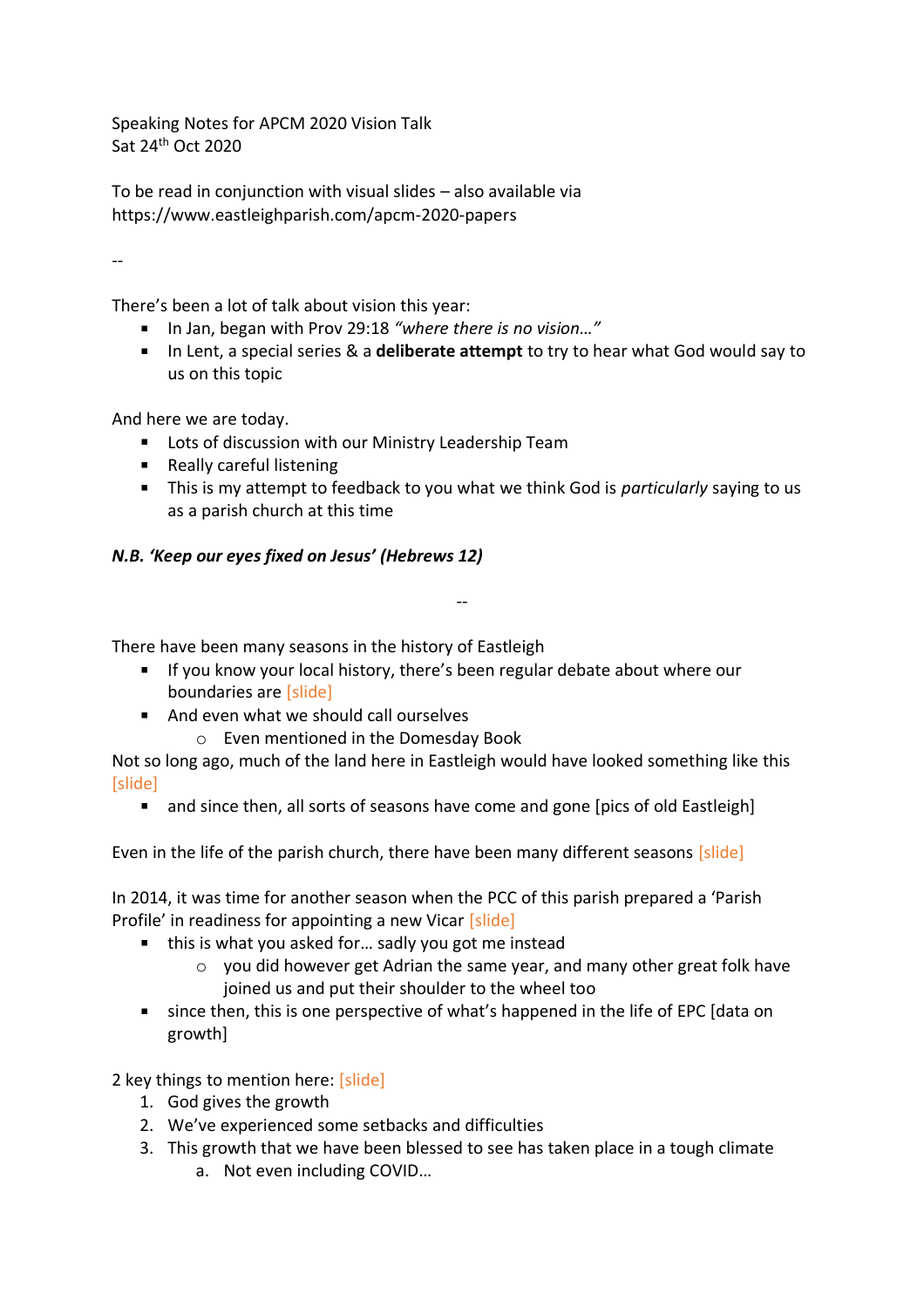b. CoE figures for same period  $[s]$ lide x 2]

Reminder of those 3 key things: [slide] (God gives growth, etc.)

■ and yet...

[slide] "we cannot do anything but thank God for the growth he has blessed us with"

This past year, we reached quite a milestone in the life of EPC: our status as an independent charity

*(see separate document in APCM report)*

## **A picture of a hinge –**

- **but we're at a hinge point thus far looking back**
- in the view of the MLT, we've come to the end of one season and it's time to look forwards to yet-another a new season
	- o (N.B. a season is not forever!)
	- o there's nothing necessarily wrong with the last season; in fact, it's been rather good!
		- $\mathbf{u}$  . but hinges can open doors (and close them!)

2020:Vision – **THREE** overwhelmingly clear messages emerged

2 pieces of feedback emerged

- 1. A desire to develop improved systems for pastoral care
- 2. A hunger for more opportunities to be spiritually fed and to grow a deeper understanding of the things of God

and 1 recurring theme

3. Discipleship

--

**In response to this**, this is what we'd like to offer back to you some key steps forward for this parish in the next season

## **The 1st thing we'd like to offer is a Mission Statement**

Our Mission Statement (or 'why do we exist'?)

- Is it to run services?
- Keep the buildings open?
	- o It's helpful to see these things as different parts of the trellis
	- o All important, but not the purpose of the vineyard itself
- The 2020:Vision Process was very helpful to many of us for refining the heartpurpose for this (or perhaps any) local church
- **Figure 1** [slide] "EPC exists to make disciple-making disciples"
	- o As far as I'm aware, we definitely want to keep on running services and to keep our buildings open, but never at the expense of this mission

## **2ndly, we'd like to offer a Vision Statement**

It's all well-and-good having a mission statement, but what is our vision, or: